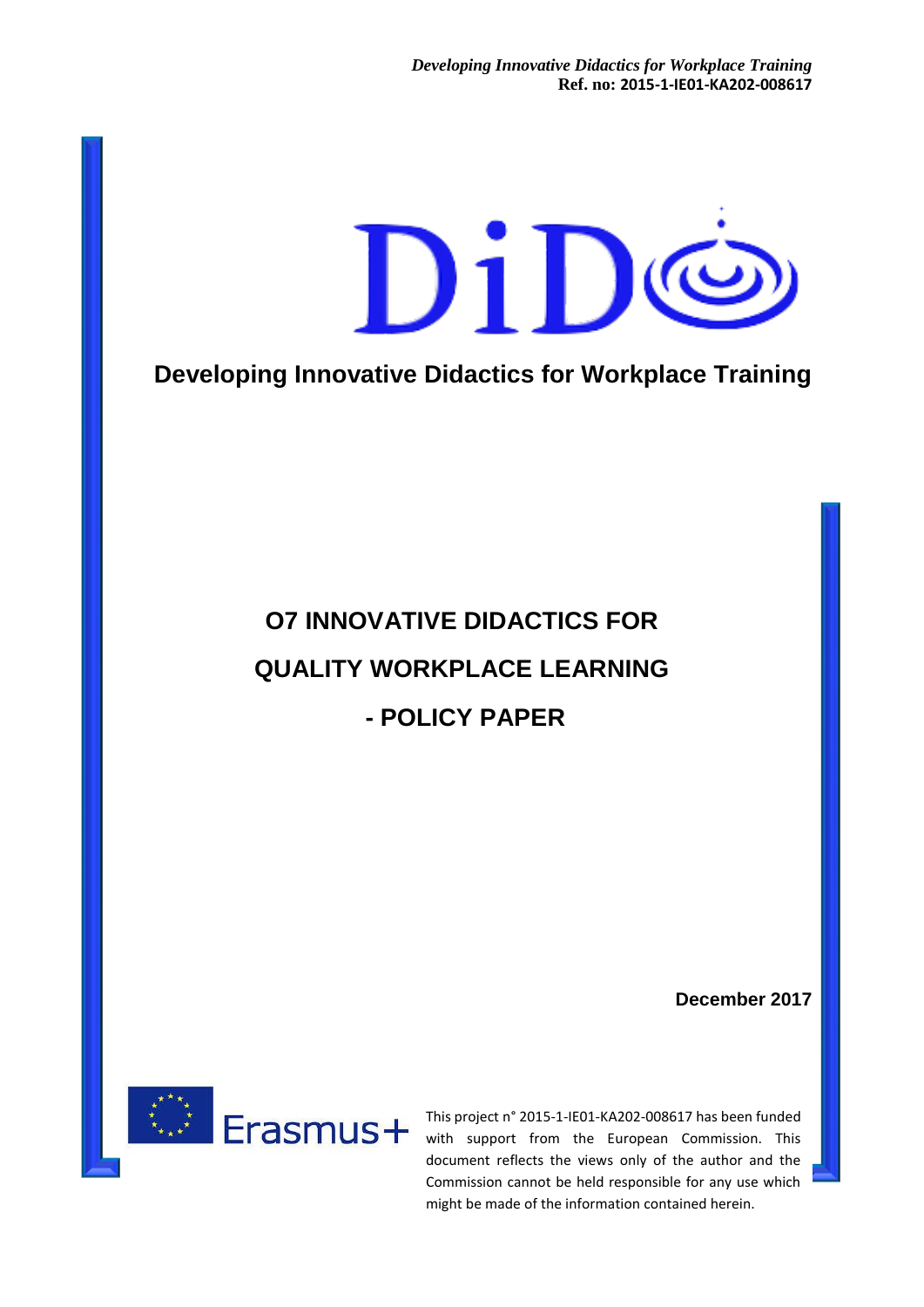

# **Contents**

| SWITZERLAND - Innovative and tailored didactics for low skilled employees 10 |
|------------------------------------------------------------------------------|
|                                                                              |
|                                                                              |
|                                                                              |
|                                                                              |

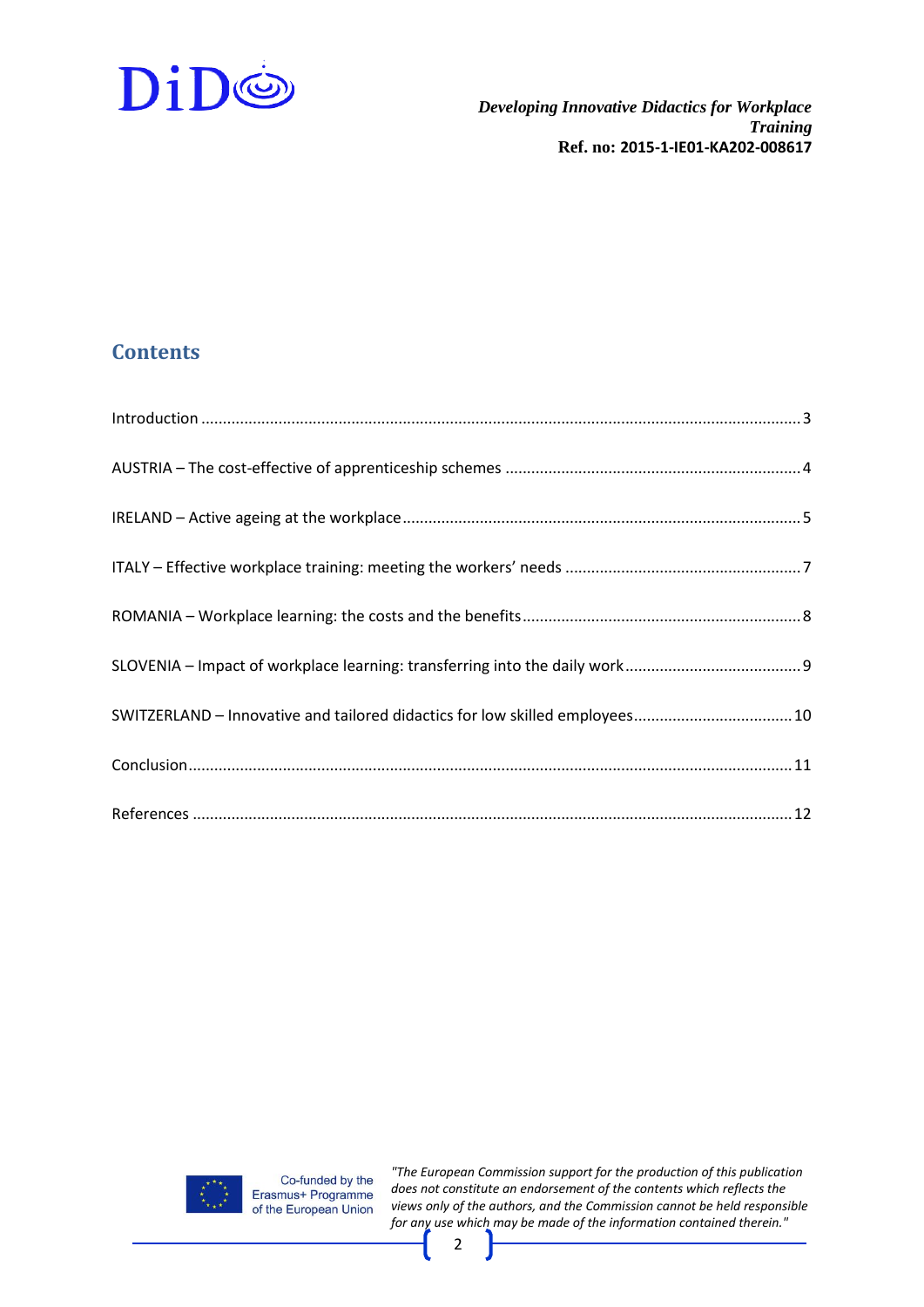

### <span id="page-2-0"></span>**Introduction**

The project DIDO-"Developing Innovative Didactics for Workplace Training" aims to offer a new and innovative contribution to the field of VET pedagogy that is not reflected in current initial teacher training or within the resources available for the continuous professional development of VET staff. In frame of the project DIDO, an innovative didactic model for a new continuous professional development intervention in workplace learning is developed and implemented.

The project is implemented by a consortium of institutions from seven European countries: Ireland (coordinator), Austria, Cyprus, Italy, Romania, Slovenia and Switzerland.

As targets and expectations for workplace learning are increasingly framed within overall lifelong learning objectives and policies of Member States the didactic model developed by DIDO will be relevant and applicable beyond the initial target group and indeed throughout the economy where up-skilling of the workforce is a prerequisite for competitiveness and inclusion.

The purpose of this document is to evaluate country specific schemes of work-based learning (WBL), describe their structure and explore needs that require a shift in policy.

Those needs were identified in prior analysis of national research conducted by the project partner organisations. They describe the concrete topics/challenges in their countries related to work-based learning for professionals who are involved, but also policy makers, who are concerned by the issue. National and international examples for good practices in WBL suggest innovative approaches from which can be learned.

The overall aim of this policy paper is to give recommendations for appropriate national and/or European policy developments in order to respond to current needs and thus, enhance quality of WBL, specifically:

- The cost-effective of apprenticeship schemes, *Austria*
- Active ageing at the workplace, *Ireland*
- Effective workplace training: meeting the workers' needs, *Italy*
- Workplace learning: the costs and the benefits, *Romania*
- Impact of workplace learning: transferring into the daily work, *Slovenia*
- Innovative and tailored didactics for low skilled employees, *Switzerland.*



Co-funded by the Erasmus+ Programme of the European Union

*"The European Commission support for the production of this publication does not constitute an endorsement of the contents which reflects the views only of the authors, and the Commission cannot be held responsible for any use which may be made of the information contained therein."*

3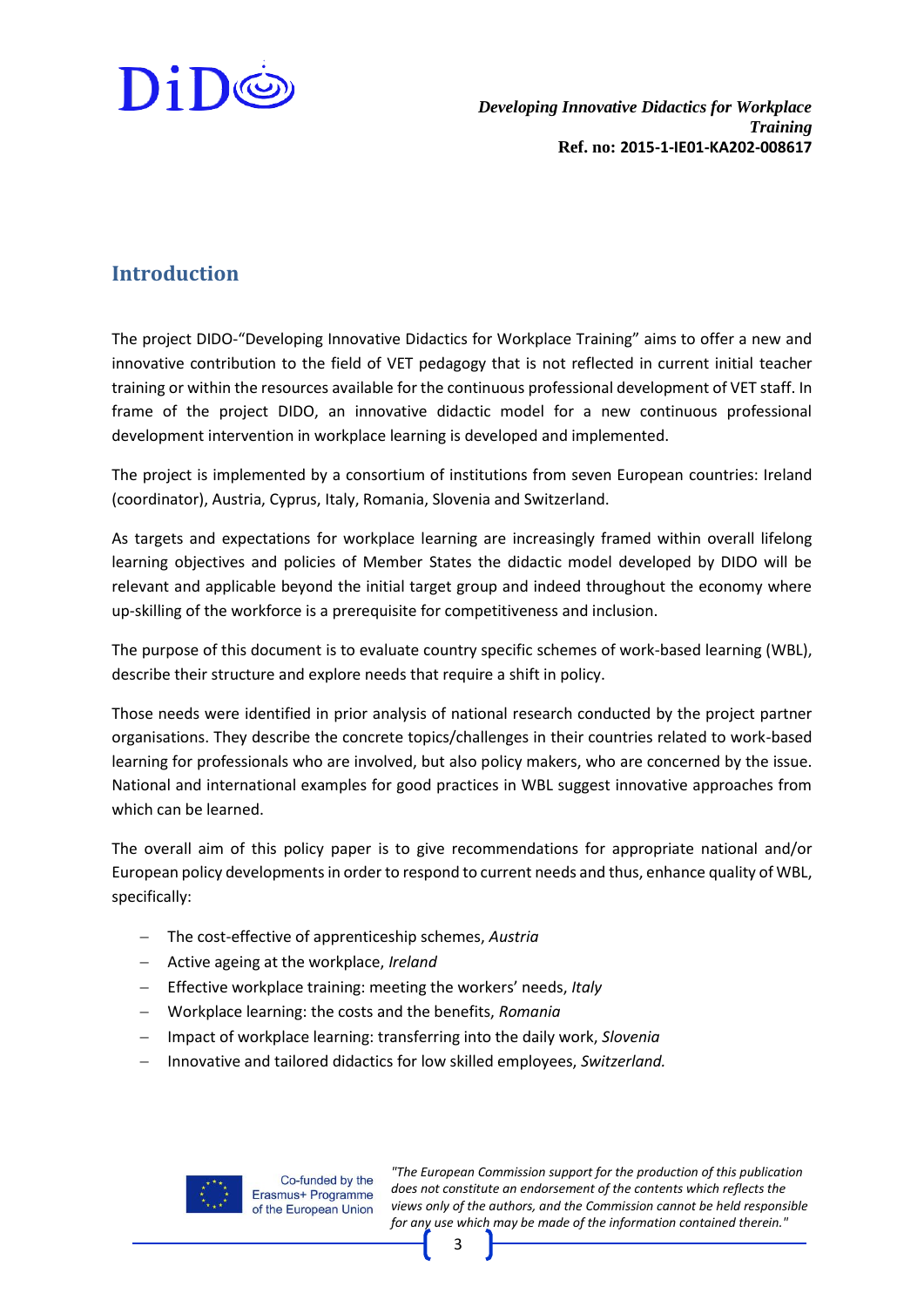

#### <span id="page-3-0"></span>**AUSTRIA – The cost-effective of apprenticeship schemes**

**Rationale** The focus of the selected topic is the evaluation of factors for improvement of work-based learning (WBL)/apprenticeship in Austria. Although the dual system has good international reputation, it currently has to face changes due to economic and demographic developments. In addition, there is an increasing tendency towards academic education. The lower formal education level makes the apprenticeship less attractive to young people which leads to a narrower range of apprenticeship companies and workforce shortage in certain sectors. These factors require re-thinking of the model in order to develop high-quality WBL that is successful for those involved.

| <b>Issues and Challenges for Practitioners and</b>                                                                                                                                                                                                                                                                                                                                                                                                                                                                                                                                                                                                                                                                                    | <b>Innovate Practice</b>                                                                                                                                                                                                                                                                                                                                                                                                                                                                                                                                            |  |
|---------------------------------------------------------------------------------------------------------------------------------------------------------------------------------------------------------------------------------------------------------------------------------------------------------------------------------------------------------------------------------------------------------------------------------------------------------------------------------------------------------------------------------------------------------------------------------------------------------------------------------------------------------------------------------------------------------------------------------------|---------------------------------------------------------------------------------------------------------------------------------------------------------------------------------------------------------------------------------------------------------------------------------------------------------------------------------------------------------------------------------------------------------------------------------------------------------------------------------------------------------------------------------------------------------------------|--|
| <b>Policy Makers</b>                                                                                                                                                                                                                                                                                                                                                                                                                                                                                                                                                                                                                                                                                                                  |                                                                                                                                                                                                                                                                                                                                                                                                                                                                                                                                                                     |  |
| 1. Due to school types, which include WBL<br>combined with theoretical subjects and lead to<br>the upper secondary school-leaving certificate,<br>as well as academization, the apprenticeship<br>threats to be at risk of depreciation and to be the<br>main option for rather low-performing youths.<br>2. Dynamic changes in economy and technology<br>require to develop WBL structures by facing the<br>challenge of creating and establishing<br>apprenticeship occupations in new areas.<br>3. SMEs often don't have internal training<br>departments. Short in-house trainings are<br>conducted by other employees and primarily<br>focus on knowledge transfer, but less on the<br>pedagogical preparation and<br>systematic | Apprenticeship: In-Company<br>"Developing<br>Trainer Training and Apprenticeship Promotion"<br>is an Erasmus+ project (Lithuania, Finland,<br>Belgium, Estonia and Latvia) that aims to<br>promote workers for economic sectors suffering<br>from workforce shortage and to match skills to<br>labour market needs. The outputs are:<br>- Model for training programme to enhance skills<br>of in-house trainers working with apprentices;<br>-Model concept for organisations involved in<br>for more effective promotion<br>WBL<br>of<br>apprenticeships and WBL. |  |
|                                                                                                                                                                                                                                                                                                                                                                                                                                                                                                                                                                                                                                                                                                                                       |                                                                                                                                                                                                                                                                                                                                                                                                                                                                                                                                                                     |  |
| teaching, which leads to insufficient results                                                                                                                                                                                                                                                                                                                                                                                                                                                                                                                                                                                                                                                                                         |                                                                                                                                                                                                                                                                                                                                                                                                                                                                                                                                                                     |  |
| regarding required skills.                                                                                                                                                                                                                                                                                                                                                                                                                                                                                                                                                                                                                                                                                                            |                                                                                                                                                                                                                                                                                                                                                                                                                                                                                                                                                                     |  |
| <b>Policy Recommendation</b>                                                                                                                                                                                                                                                                                                                                                                                                                                                                                                                                                                                                                                                                                                          |                                                                                                                                                                                                                                                                                                                                                                                                                                                                                                                                                                     |  |

- To structure apprenticeships and further educational pathways more flexible in order to facilitate access to higher education for apprentices.
- To involve more and new companies, i.e. start-ups, in apprenticeships' schemes in order to open up for new vocational areas. For this purpose, well trained staff and approaches that are suitable to meet the new requirements, as well as further promotion are needed. Deficits in basic and/or social skills of new apprentices are a tendency that should be more considered in political discussion. For example, it presents challenges for apprenticeship trainers regarding educational skills. Those could be strengthened in order to facilitate the appropriate integration of young people into the companies.
- To equip WBL professionals with skills needed to face new requirements and to ensure quality in WBL in general, continuing education for professionals is required. It is recommended to promote initiatives like the "*Ausbilderakademie*" (trainers' college) that provides certified/diploma courses for professionals involved in WBL (primarily apprentice trainers).

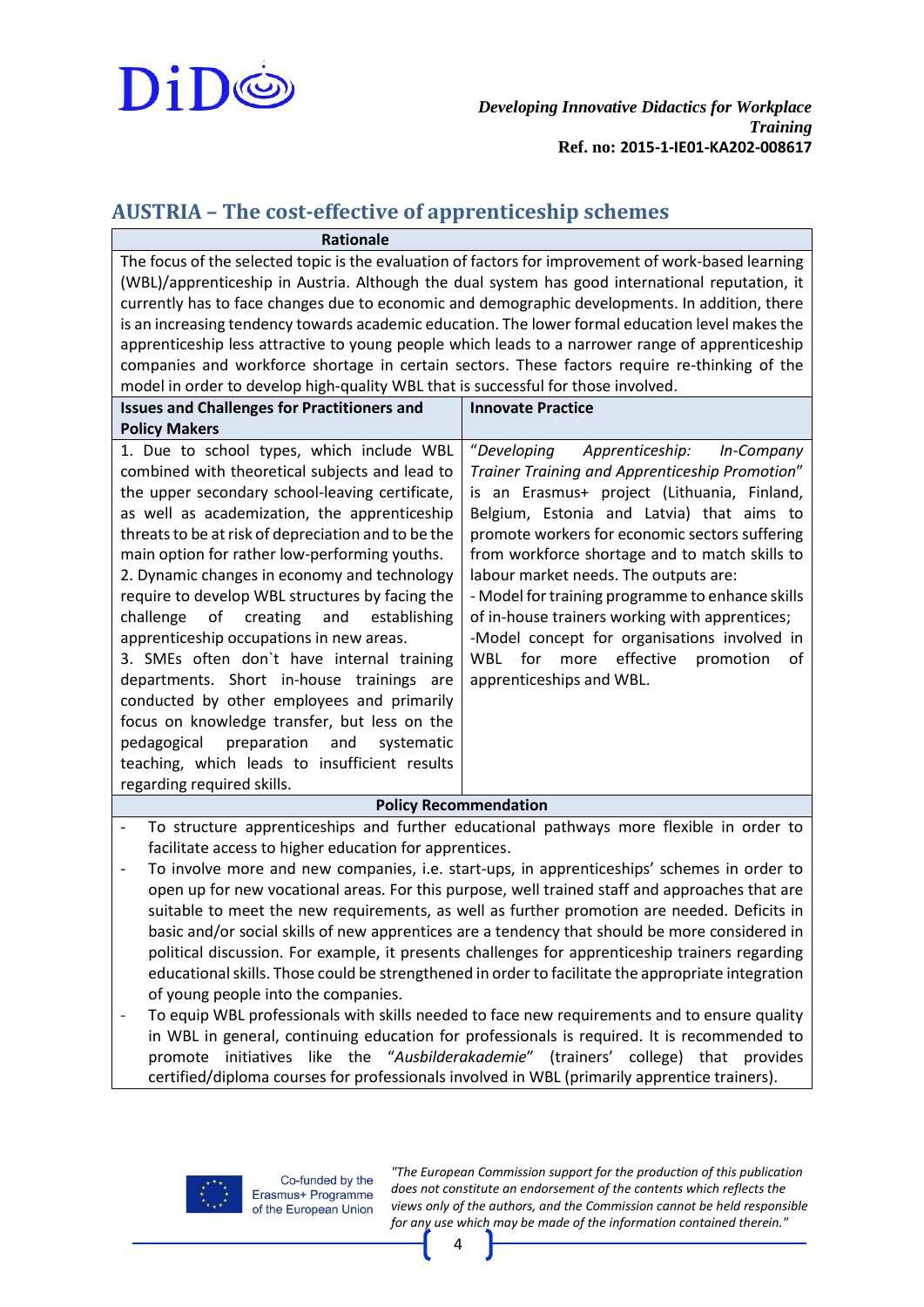

#### <span id="page-4-0"></span>**IRELAND – Active ageing at the workplace**

| <b>Rationale</b>                                                                                                                                                                                                                                                                                                                                                                                                                                                                                                                                                                                                                                                                                                                                                                                                                                                                                                                                                                                                                                                                                                                                                                                                                                                                                                                                                      |                                                                                                                                                                                                                                                                                                                                                                                                                                                                                                                                                                                                                                                                                                                                         |  |
|-----------------------------------------------------------------------------------------------------------------------------------------------------------------------------------------------------------------------------------------------------------------------------------------------------------------------------------------------------------------------------------------------------------------------------------------------------------------------------------------------------------------------------------------------------------------------------------------------------------------------------------------------------------------------------------------------------------------------------------------------------------------------------------------------------------------------------------------------------------------------------------------------------------------------------------------------------------------------------------------------------------------------------------------------------------------------------------------------------------------------------------------------------------------------------------------------------------------------------------------------------------------------------------------------------------------------------------------------------------------------|-----------------------------------------------------------------------------------------------------------------------------------------------------------------------------------------------------------------------------------------------------------------------------------------------------------------------------------------------------------------------------------------------------------------------------------------------------------------------------------------------------------------------------------------------------------------------------------------------------------------------------------------------------------------------------------------------------------------------------------------|--|
| In the next 20 years the proportion of the age group 55-64 will increase by over 16%. This is the<br>back drop for a need for a focus on those who are reaching retirement age to be retained in the<br>workplace. There are also many attributes of workers being retained in the workplace. The<br>following are some of the qualities of older workers: experience in their job/role in the workplace;<br>a loyalty to their employer; lower rate of absenteeism; positive role model for the younger<br>members of staff.<br>In relation to the role of workplace learning in the workplace it is clear from the above that older<br>workers could have a very positive role to play. The first role is that of mentor/trainer in the<br>workplace for the training of staff for certain roles. While they may have issues re technology they<br>would support values, attitudes and motivation that would be conducive to a healthy and vibrant<br>work environment. The second role the older workers may play is in the workplace itself if they<br>receive appropriate age compatible workplace training. Any learning content must be made<br>relevant to them and any workplace trainer must be supportive of lifelong learning. Any learning<br>experience must be positive providing important feedback and learn how to improve on their<br>performance. |                                                                                                                                                                                                                                                                                                                                                                                                                                                                                                                                                                                                                                                                                                                                         |  |
| <b>Issues and Challenges for Practitioners and</b><br><b>Policy Makers</b>                                                                                                                                                                                                                                                                                                                                                                                                                                                                                                                                                                                                                                                                                                                                                                                                                                                                                                                                                                                                                                                                                                                                                                                                                                                                                            | <b>Innovate Practice</b>                                                                                                                                                                                                                                                                                                                                                                                                                                                                                                                                                                                                                                                                                                                |  |
| 1. Employers should provide a supportive<br>environment for mature workers to include a<br>clear policy on ageism in the workplace including<br>age friendly policies.<br>2. Any workplace training provided for older<br>workers must take cognisance of issues and<br>concerns of such workers as well as nurturing<br>the strong work value and ethics such workers<br>may have.<br>3. The values and attitudes of workers in any<br>workplace are very important for employers.<br>Older workers can be harnessed to demonstrate<br>positive attributes in the role as mentor and<br>structured formal/informal trainer.                                                                                                                                                                                                                                                                                                                                                                                                                                                                                                                                                                                                                                                                                                                                          | In an article titled "Promoting active ageing in<br>the workplace" (Juhani, 2009) a positive strategy<br>for promotion of older workers being retained in<br>the workplace is presented. In this article a<br>Work Ability House -model provides an<br>important roadmap for developing practices<br>that are conducive to retention of senior<br>workers.<br>A major component of this model is the need for<br>on the job training along with special staff<br>training courses with the aim of strengthening<br>older workers capacities. Such workplace<br>training such includes appropriate learning<br>learning<br>environment,<br>strategies,<br>and<br>timetables that may vary from those utilised in<br>mainstream training. |  |
| <b>Policy Recommendation</b>                                                                                                                                                                                                                                                                                                                                                                                                                                                                                                                                                                                                                                                                                                                                                                                                                                                                                                                                                                                                                                                                                                                                                                                                                                                                                                                                          |                                                                                                                                                                                                                                                                                                                                                                                                                                                                                                                                                                                                                                                                                                                                         |  |
| To launch an initiative foreseen a high level of support from key government department and<br>agencies responsible targeting older workers and their employers.<br>To have a coordinated approach with relevant linkages to other national policy initiatives to<br>support to the overwhelming call from employers and educators to improve the transferable                                                                                                                                                                                                                                                                                                                                                                                                                                                                                                                                                                                                                                                                                                                                                                                                                                                                                                                                                                                                        |                                                                                                                                                                                                                                                                                                                                                                                                                                                                                                                                                                                                                                                                                                                                         |  |

skills and attributes of learners. - To review the current system to improve its efficiency and fairness in addressing the skills needs of the labour market. Make extensive use of workplace training in all VET programmes building on the existing types of provision.

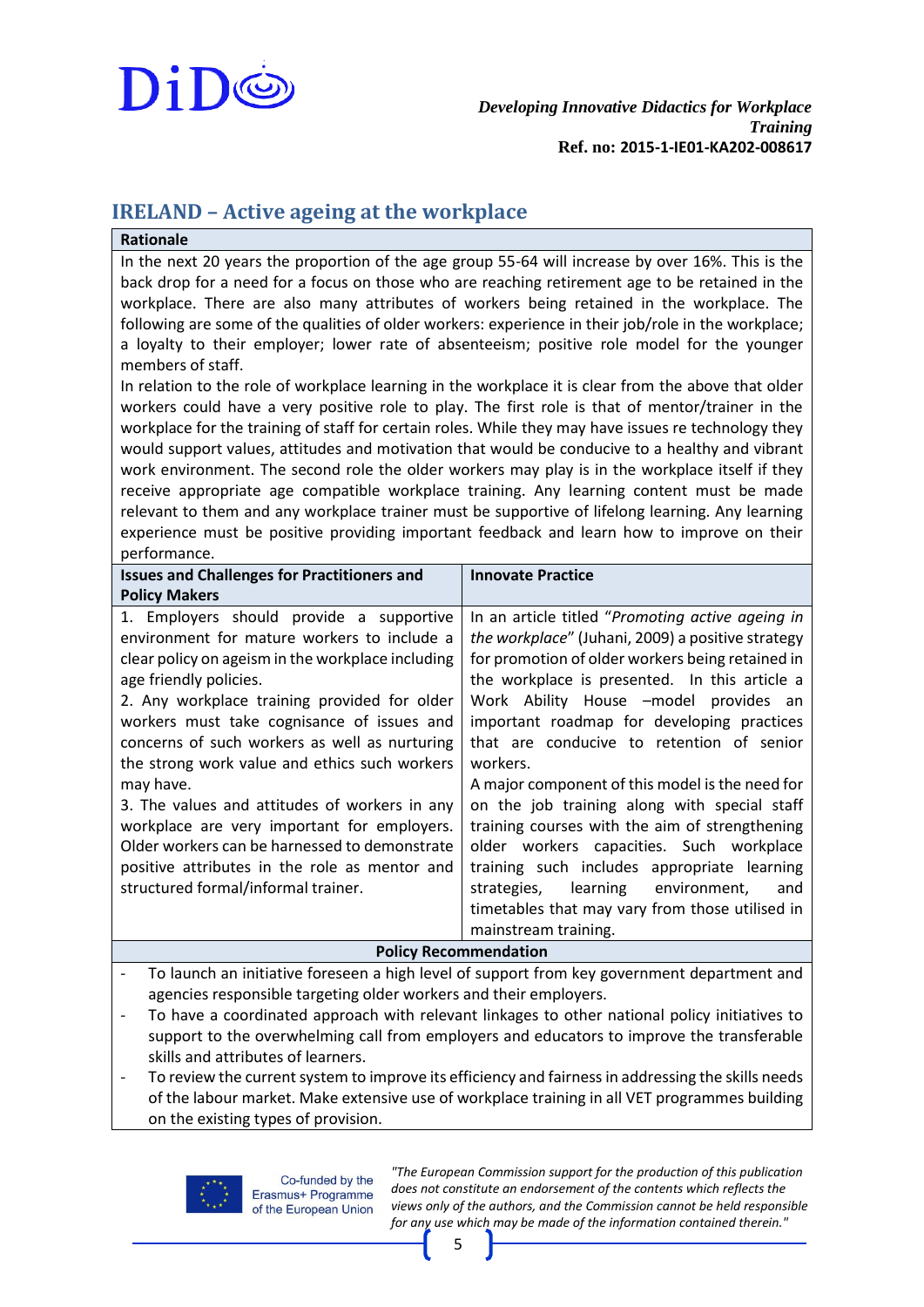

- To encourage all categories of employees to prepare, plan and consider themselves for promotion or for work in other divisions and sections of a workplace will signal to staff that training and promotion is open to all suitably qualified candidates.



Co-funded by the Erasmus+ Programme of the European Union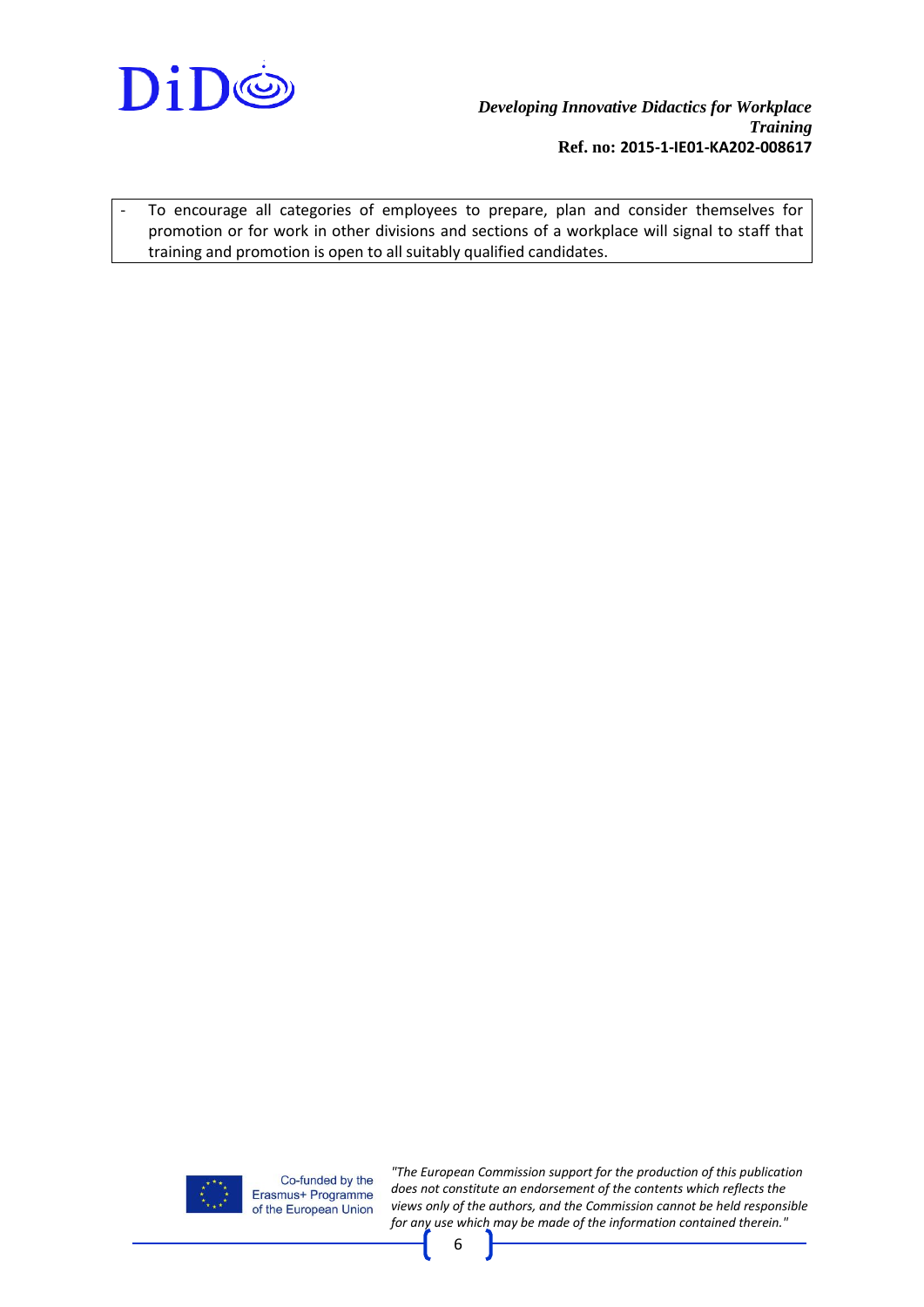

#### <span id="page-6-0"></span>**ITALY – Effective workplace training: meeting the workers' needs**

| <b>Rationale</b>                                                                                                                                                                                                                                                                                                                                                                                                                                                                                                                                                                                                                                                                                           |                                                                                                                                                                                                                                                                                                                                                                                                                |  |
|------------------------------------------------------------------------------------------------------------------------------------------------------------------------------------------------------------------------------------------------------------------------------------------------------------------------------------------------------------------------------------------------------------------------------------------------------------------------------------------------------------------------------------------------------------------------------------------------------------------------------------------------------------------------------------------------------------|----------------------------------------------------------------------------------------------------------------------------------------------------------------------------------------------------------------------------------------------------------------------------------------------------------------------------------------------------------------------------------------------------------------|--|
| Between 2011 and 2016 the professions that have grown are traceable to activities characterized by<br>high technological intensity and organizational innovation. Marketing specialists, production<br>engineers, software designers are some of the most demanded on the market. On the other hand,<br>the professions due to low-tech activities show a decrease.                                                                                                                                                                                                                                                                                                                                        |                                                                                                                                                                                                                                                                                                                                                                                                                |  |
| <b>Issues and Challenges for Practitioners and Policy</b>                                                                                                                                                                                                                                                                                                                                                                                                                                                                                                                                                                                                                                                  | <b>Innovate Practice</b>                                                                                                                                                                                                                                                                                                                                                                                       |  |
| <b>Makers</b><br>1- Implement successfully the Italian Digital Agenda<br>"Programma Nazionale per la cultura, la formazione e<br>le competenze digitali" (National Program for Culture,<br>Training and Digital Skills), targeting all citizens.<br>2 - Upskill citizens in six strategic areas: Infrastructure<br>and security, egov/Open Data, eCommerce, digital<br>skills, smart communities, research and innovation.<br>3 - Ensure and promote the triggering of a virtuous<br>circle between the demand for services, participation,<br>the offer of public and private organisations and the<br>development of<br>innovative<br>and appropriate<br>professional skills for the digital revolution. | "On the Move" project is open educational<br>resource for institutions and professionals in<br>lifelong learning:<br>reaching people remote from education<br>improving<br>participation<br>in<br>further<br>$\overline{\phantom{a}}$<br>education and providing low-threshold<br>learning opportunities<br>32 best practice outreach strategies<br>$\overline{\phantom{a}}$<br>throughout the European Union. |  |
| <b>Policy Recommendation</b>                                                                                                                                                                                                                                                                                                                                                                                                                                                                                                                                                                                                                                                                               |                                                                                                                                                                                                                                                                                                                                                                                                                |  |
| Promoting constant research aimed at understanding the skills and knowledge required by<br>companies.<br>Encouraging cooperation in the study of contents, methods and places of training between                                                                                                                                                                                                                                                                                                                                                                                                                                                                                                          |                                                                                                                                                                                                                                                                                                                                                                                                                |  |

companies and continuing education institutions.

Contextualizing the real and virtual environment of training to the specific target of trainees

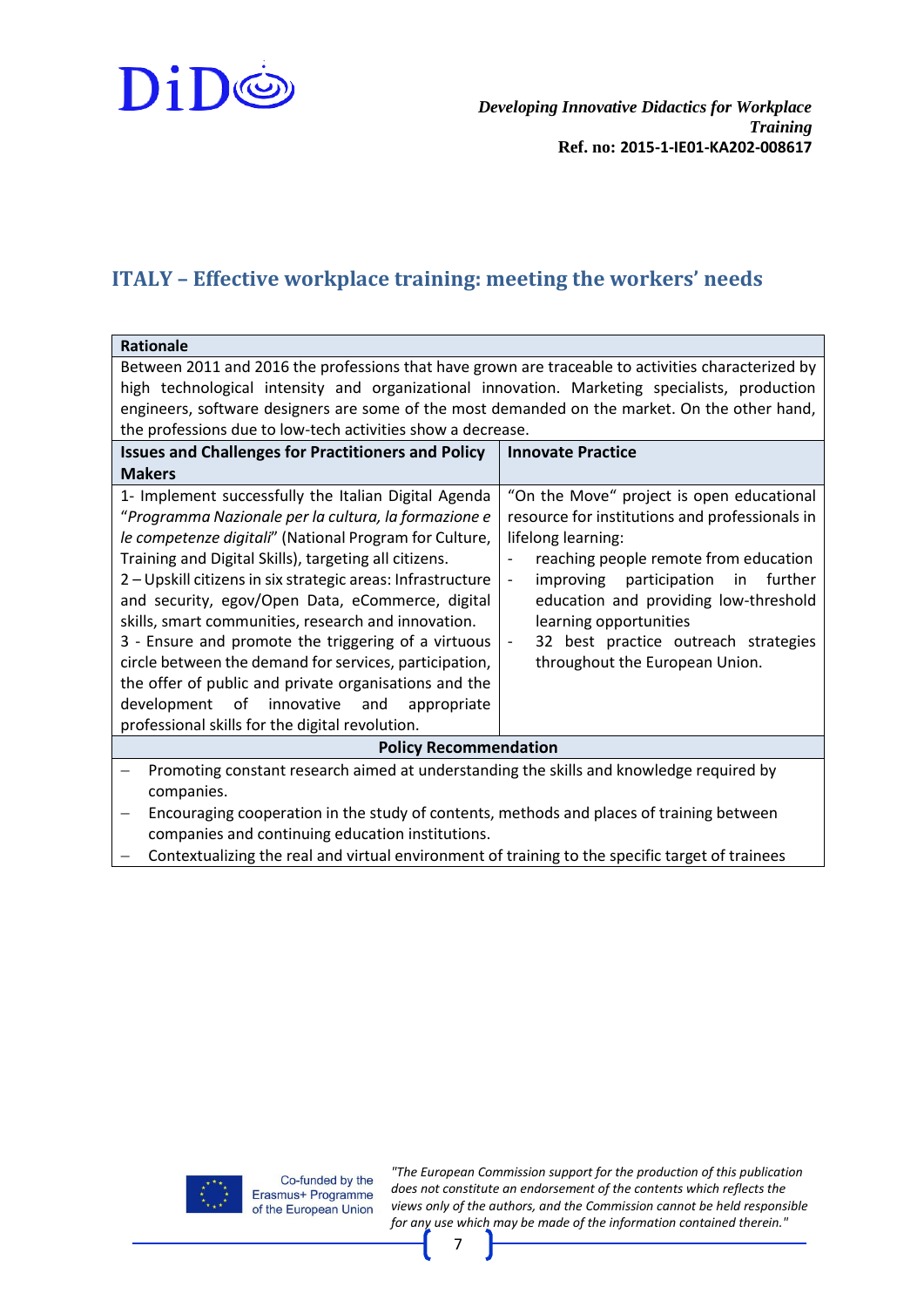

# <span id="page-7-0"></span>**ROMANIA – Workplace learning: the costs and the benefits**

| <b>Rationale</b>                                                                                                                                                                                                                                                                                                                                                                                                                                                                                                                                                                                                                                                                                                                                                                |                                                                                                                                                                                                                                                                                                                                                                                                                                                                                                                        |  |
|---------------------------------------------------------------------------------------------------------------------------------------------------------------------------------------------------------------------------------------------------------------------------------------------------------------------------------------------------------------------------------------------------------------------------------------------------------------------------------------------------------------------------------------------------------------------------------------------------------------------------------------------------------------------------------------------------------------------------------------------------------------------------------|------------------------------------------------------------------------------------------------------------------------------------------------------------------------------------------------------------------------------------------------------------------------------------------------------------------------------------------------------------------------------------------------------------------------------------------------------------------------------------------------------------------------|--|
| Within organisations, it is necessary and beneficial to develop employees` skills and competences<br>to adapt to the continuous change of technologies, to increase work productivity and to motivate<br>employees at work. However, adult workplace training is seen as an obligation not as an<br>opportunity. One of the main obstacles in learning is training programs' costs. The statistical data<br>highlights the low share of investments made by Romanian organizations to vocational educational<br>training of total labour costs. This is due to the lack of own funds for professional training courses,<br>the lack of information, the difficulty in accessing funds, as well as costs related to the total or partial<br>interruption of employees' activity. |                                                                                                                                                                                                                                                                                                                                                                                                                                                                                                                        |  |
| <b>Issues and Challenges for Practitioners and</b>                                                                                                                                                                                                                                                                                                                                                                                                                                                                                                                                                                                                                                                                                                                              | <b>Innovate Practice</b>                                                                                                                                                                                                                                                                                                                                                                                                                                                                                               |  |
| <b>Policy Makers</b>                                                                                                                                                                                                                                                                                                                                                                                                                                                                                                                                                                                                                                                                                                                                                            |                                                                                                                                                                                                                                                                                                                                                                                                                                                                                                                        |  |
| 1. The lack of an adequate system of tax<br>incentive to meet the needs of adult employees.<br>2. The lack of tax incentives for economic agents<br>to involve in initial vocational training.<br>3. Insufficient measures to stimulate adults able<br>to work to participate in training programs.                                                                                                                                                                                                                                                                                                                                                                                                                                                                             | In UK investment employers in apprenticeship<br>learning have introduced<br>workplace<br>and<br>clawback clauses in some of the training<br>programs. Thus employees paid a percentage of<br>their training cost if, at the end of the training<br>they left their jobs in a given period.<br>Similarly, employers have introduced a loan<br>system for older employees to attend workplace<br>learning courses, as these learners have tended<br>better<br>understanding<br>the<br>value<br>οf<br>to<br>competencies. |  |
| <b>Policy Recommendation</b>                                                                                                                                                                                                                                                                                                                                                                                                                                                                                                                                                                                                                                                                                                                                                    |                                                                                                                                                                                                                                                                                                                                                                                                                                                                                                                        |  |
| To simplify the procedure of accessing European funds, to reduce the organizations'<br>percentage of co-financing, to facilitate the setup of the training programs providers.<br>To implement national projects to finance, totally or partially, the workplace training courses<br>To implement a loan system to attend workplace learning courses<br>To motivate adults to participate in training programs by promotion, salary increase, access to                                                                                                                                                                                                                                                                                                                         |                                                                                                                                                                                                                                                                                                                                                                                                                                                                                                                        |  |
|                                                                                                                                                                                                                                                                                                                                                                                                                                                                                                                                                                                                                                                                                                                                                                                 |                                                                                                                                                                                                                                                                                                                                                                                                                                                                                                                        |  |

new technology, to develop new competences.

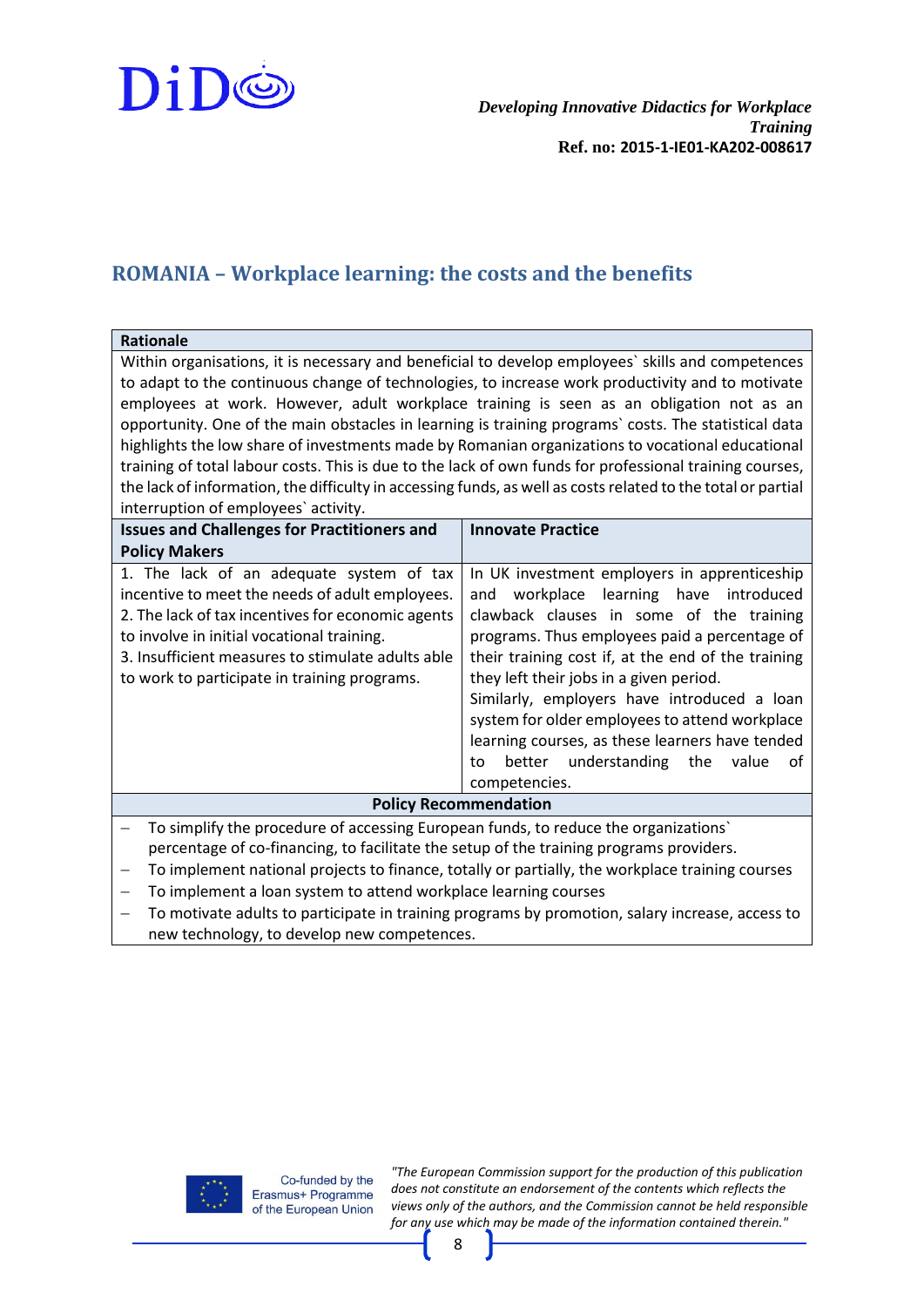

## <span id="page-8-0"></span>**SLOVENIA – Impact of workplace learning: transferring into the daily work**

#### **Rationale**

Workplace learning is implemented by companies mostly when they are introducing a new employee to the workplace. In that stage workplace learning is necessary in order for the new employee to begin with work and training is mostly job-specific. Later on workplace learning is still present, mostly when issues or problems occur and employees need to exchange knowledge in order to continue with work.

That kind of informal workplace learning is easily transferred into daily work since it enables employees to continue working, especially if employees need to use new knowledge often, then it quickly becomes know-how they do not even need to think about to use it. On the other hand, informal workplace learning can be very unsystematic and unstructured, especially in smaller companies without an independent HR department for development of employees.

Formal workplace can also take place and it is more structured; however sometimes not that easily transferred into daily work. Since it is not necessarily used during every day work, it can quickly be forgotten, or sometimes employees do not even realize the practical value of that knowledge. In that case transfer of knowledge into daily work is less probable and requires more effort by employees and also incentive from companies.

| <b>Issues and Challenges for Practitioners and</b>                                          | <b>Innovate Practice</b>                         |  |
|---------------------------------------------------------------------------------------------|--------------------------------------------------|--|
| <b>Policy Makers</b>                                                                        |                                                  |  |
| 1. How to provide incentives for employees and                                              | In Finland, the "NOSTE" programme (2003-09)      |  |
| shape work environment to enable easier                                                     | aimed at improving poorly qualified adults' key  |  |
| transfer of knowledge gained in formal                                                      | competences, career prospects and satisfaction   |  |
| workplace learning into daily work.                                                         | at work, and was implemented in cooperation      |  |
| 2. Pay more attention to skills and competences                                             | with the social partners to carry out practical  |  |
| that are common to a wide range of jobs.                                                    | learning processes in the workplace. The         |  |
| Companies tend to focus on job specific skills                                              | programme has shown that low-skilled adults      |  |
| and less on competences that can be transferred                                             | expect training to have a close connection with  |  |
| between different working environments or                                                   | their work tasks and take into consideration     |  |
| even occupations.                                                                           | their earlier work history. Employer involvement |  |
| 3. Make workplace learning more systematic                                                  | in the training arrangements and social support  |  |
| and structured in order to increase the transfer                                            | from the learners' peer group are factors in     |  |
| of knowledge.                                                                               | successful learning.                             |  |
| <b>Policy Recommendation</b>                                                                |                                                  |  |
| To implement formal training and make informal training structured and systematic.          |                                                  |  |
| To load by cycnoclo Load la contact boty annon cycnocloped and load cycnocloped anglesco of |                                                  |  |

- To lead by example (enable contact between experienced and less experienced employees).
- To take opportunity to learn from mistakes. When an employee makes a mistake take that opportunity to explain, why the failure occurred and what could be done better next time.
- To form training in a way, that it will be similar to daily work environment and tasks.
- To focus on general competences, not only job specific skills.

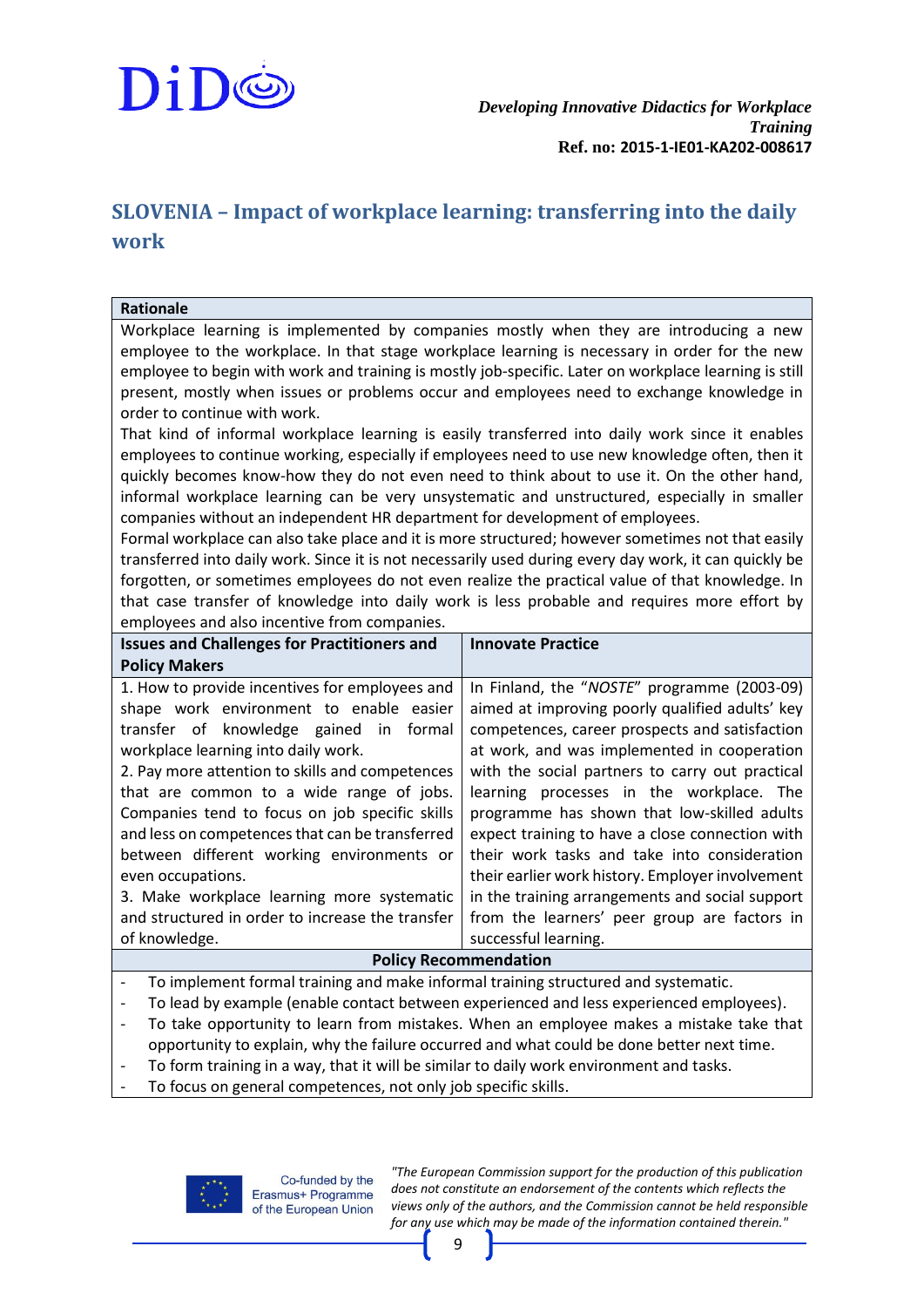

# <span id="page-9-0"></span>**SWITZERLAND – Innovative and tailored didactics for low skilled employees**

| <b>Rationale</b>                                                                                                                 |                                                    |  |
|----------------------------------------------------------------------------------------------------------------------------------|----------------------------------------------------|--|
| To be always up to date in the labour market it is necessary continues to training. A research in                                |                                                    |  |
| Switzerland noticed that senior and the low skilled and low qualified people don't participate at                                |                                                    |  |
| the training. On the one hand, financial support is needed and, on the other hand, ad hoc training                               |                                                    |  |
| courses should be provided and organised for this target group. In the case of low skilled and low                               |                                                    |  |
| qualified people an innovative solution could be represented by the possibility to participate at                                |                                                    |  |
| internal courses or on-the-job training courses. In this case it is important that the training course                           |                                                    |  |
| will be tailored to the target group and that the contents are simply to transfer in the daily life.                             |                                                    |  |
| <b>Issues and Challenges for Practitioners and</b>                                                                               | <b>Innovate Practice</b>                           |  |
| <b>Policy Makers</b>                                                                                                             |                                                    |  |
| 1. How to reach the target group                                                                                                 | The project MEET Change - Motivating Elderly       |  |
| 2. Skill transfer to the training course to the                                                                                  | Employees for Training and Change responds to      |  |
| work place and the daily life                                                                                                    | the challenge of an ageing population by           |  |
| 3. How to recognise the low skilled workers and                                                                                  | improving the accessibility of educational         |  |
| how to guide the target group.                                                                                                   | programmes for this target group at company        |  |
|                                                                                                                                  | level. By training HR managers and adult           |  |
|                                                                                                                                  | educators on how to motivate and empower           |  |
|                                                                                                                                  | elderly and low-skilled workers to accept change   |  |
|                                                                                                                                  | in their work environment and to participate in    |  |
|                                                                                                                                  | training and educational programmes, the MEET      |  |
|                                                                                                                                  | Change project will improve the attractiveness     |  |
|                                                                                                                                  | accessibility<br>of<br>lifelong<br>and<br>learning |  |
|                                                                                                                                  | programmes for older and low-skilled people.       |  |
| <b>Policy Recommendation</b>                                                                                                     |                                                    |  |
|                                                                                                                                  |                                                    |  |
| We recommend the following strategies and methods:<br>economic support for the implementation of project for work based learning |                                                    |  |
|                                                                                                                                  |                                                    |  |
| economic support to the people who decided to participate in training programs                                                   |                                                    |  |

- empowerment of the low skilled workers
- focus on the basic skill (read, write, ICT, math)

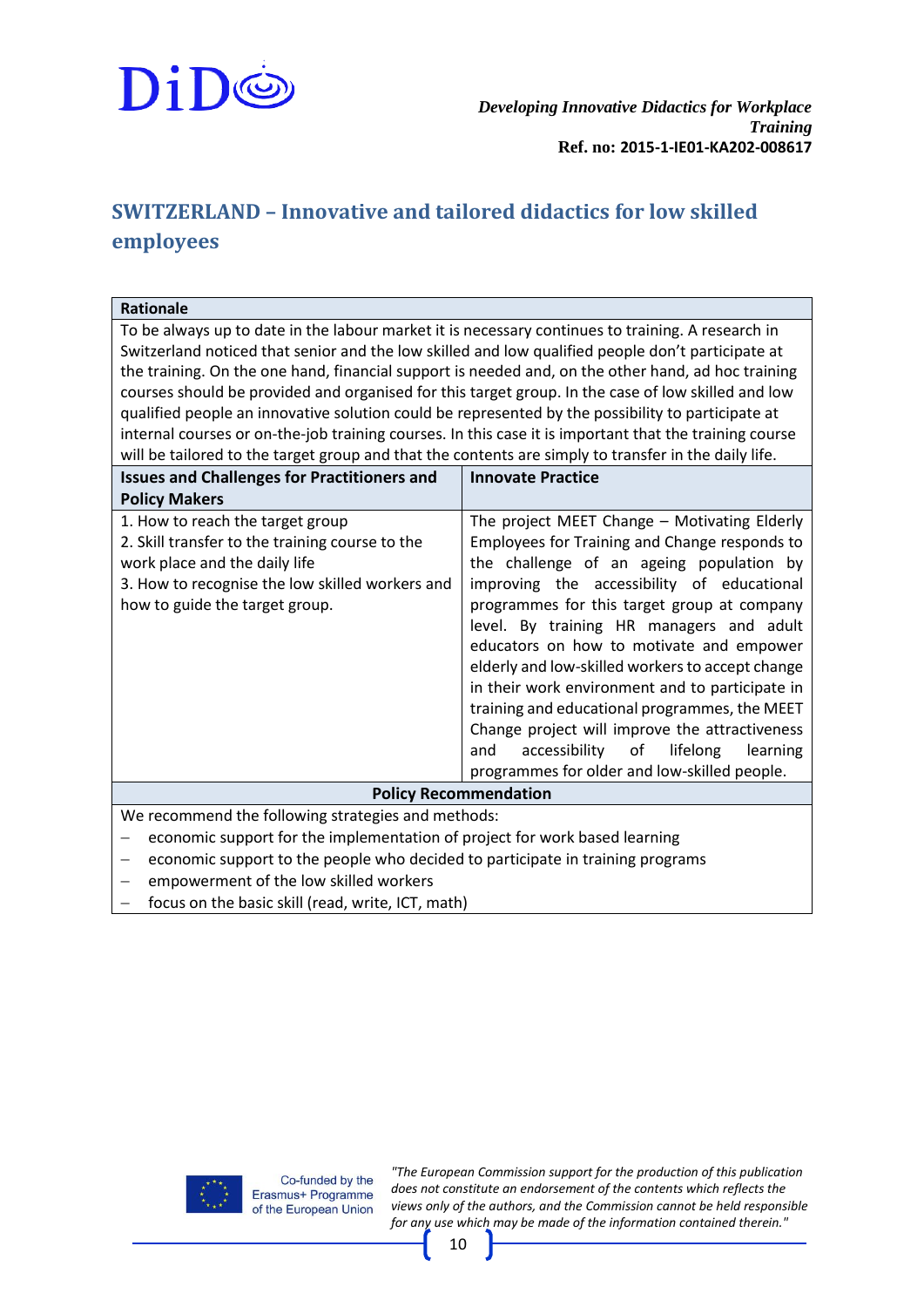

#### <span id="page-10-0"></span>**Conclusion**

In this document, country specific schemes of work-based learning (WBL) were evaluated, challenges and needs in the different countries were analysed and recommendations for appropriate national and/or European policy developments were given.

The demographic development has a major impact on WBL systems, factors as an increase in the ageing population has to be taken into account; and governmental support initiatives are recommended. Further, there is an increasing tendency towards academic education, which makes classical apprenticeship systems less attractive, leading to workforce shortages in certain sectors.

To improve the WBL system, it is also essential to take the workers' demand on the labour market into consideration. There is a growing demand in certain sectors, e.g. due to technological changes or innovation. A greater involvement of companies is recommended to understand the skills and knowledge required by them. Further, in daily work, formal training structures should be implemented and informal training is recommended to be more structured and systematic. Continuing education for WBL professionals is considered as beneficial to be able to deal with certain issues, i.e. skill shortage among low skilled workers, and to engage this group to participate in trainings.

In addition, financial support, e.g. the simplification of accessing European funds or the implementation of a loan system to attend workplace learning courses, is recommended. Further, in the UK, for example, investment employers in apprenticeship and workplace learning have introduced clawback clauses in some of the training programs. Thus employees paid a percentage of their training cost if, at the end of the training they left their jobs in a given period. Moreover, employers have introduced a loan system for older employees to attend workplace learning courses, as these learners have tended to better understanding the value of competencies.

Summary of key recommendations:

- Governmental support and link to related initiatives to support training for elder workforce
- Flexible educational pathways for apprenticeships to increase its attractiveness and face workforce shortages in certain sectors
- Design of training closely to work reality and in collaboration with enterprises to meet current labour market needs
- Promotion of digital knowledge among workforce
- Engagement of workforce, including elder and low skilled workers, to participate in trainings
- Promotion of continuing education for professionals involved in WBL, formal and systematic training structures, focus on transversal skills and or even basic skills, if necessary, instead of job-specific skills only
- Economic support of projects in WBL and facilitation of access to financial promotion



Co-funded by the Erasmus+ Programme of the European Union

*"The European Commission support for the production of this publication does not constitute an endorsement of the contents which reflects the views only of the authors, and the Commission cannot be held responsible for any use which may be made of the information contained therein."*

11